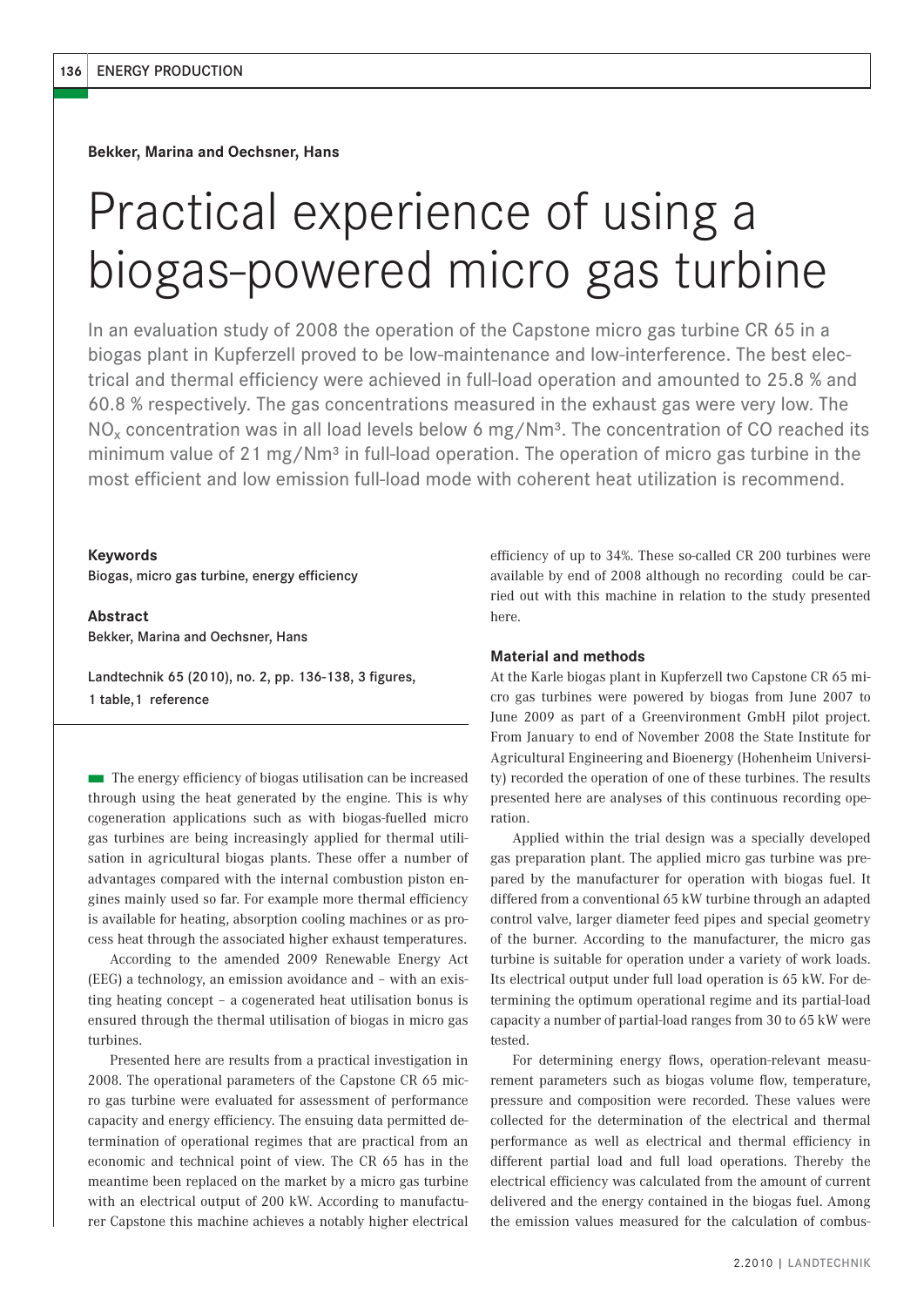# Table 1

*Measured parameters and measuring equipment*

| Messparameter<br><b>Measured parameters</b>        | Messgeräte<br><b>Measuring Instruments</b>                                                                                                             | Einheiten<br><b>Units</b>    |
|----------------------------------------------------|--------------------------------------------------------------------------------------------------------------------------------------------------------|------------------------------|
| Biogaszusammensetzung<br><b>Biogas composition</b> | Brenngas-Analysegerät SSM 6000<br>(pronova)<br>Analytical apparatus SSM 6000<br>(pronova)                                                              | $[%]$ , $[ppm]$              |
| Biogasvolumenstrom<br>Volumetric flow rate         | Messblende<br>(McCrometer; Typ V-Cone)<br>Orifice flow meter<br>(McCrometer; Typ V-Cone)                                                               | $\left[\frac{m^3}{h}\right]$ |
| Biogastemperatur<br>Biogas temperature             | Thermoelement Typ K<br>(Testo 350 XL)<br>Thermal element type K<br>(Testo 350 XL)                                                                      | $[^{\circ}C]$                |
| Biogasdruck<br>Biogas pressure                     | Absolutdrucktransmitter<br>Pressure transmitter                                                                                                        | [mbar]                       |
| Wärmestrom<br>Heat flow                            | Rechnerisch über die Abgaszusam-<br>mensetzung und Abgastemperatur<br>Calculated on the basis of the<br>exhaust gas composition and gas<br>temperature | [kW]                         |
| Elektrische Leistung<br>Electric power             | Zangenampermeter<br>(Voltcraft, Typ AC-200)<br>Clamp-on ammeter<br>(Voltcraft, Typ AC-200)                                                             | [kW]                         |
| Abgaszusammensetzung<br>Exhaust gas composition    | Testo 350 XL<br>Testo 350 XL                                                                                                                           | $[%]$ , $[ppm]$              |
| Abgastemperatur<br>Exhaust gas temperature         | Testo 350 XL<br>Testo 350 XL                                                                                                                           | $\lceil$ °C]                 |

tion were the content of nitrogen oxide and carbon monoxide in the exhaust gas, as well as exhaust gas temperature. The influence of partial load operations on the emissions could then be determined from the recorded results. Additionally, exhaust gas values from the micro gas turbine could be compared with emissions from the biogas fuelled pilot injection gas engine and gas central heating plants **(table 1)**.

#### **Results**

The turbine was in operation for a total 355 hours during the trial period. The tested micro gas turbine is shown in **figure 1**. Its operation proved to be reliable and with low maintenance demand. Only air filter and ignition plugs were renewed after one and a half years of operation. Any down time was mainly from external factors e.g. peripheral problems from biogas compression or through the turbine not being used because no heat was required in the drying hall for the fermented substrate. Problems with biogas compression could be traced to the poor adjustability of the biogas compressor. Thus, minimum measured pressure during the total recording period was around 4 bar and maximum pressure approximately 10 bar. In that the turbine required a constant pressure of approx. 5 bar, the fluctuations had a negative effect on the operation and subsequently on the electrical efficiency.

An overview of the calculated electrical and thermal efficiency at the different loadings is given in **figure 2**. At full load electrical efficiency was highest at 25.8% with the thermal efficiency thereby 68.6%.

Electrical efficiency increased with the rise in performance demand and at 55 kW was in the region of 24.7 to 25.8%. Thermal efficiency reacted in exactly the opposite way. At 70.7% it was high during lower performance demand and fell by 2.1% to 68.6% under full load. Through direct application of emitted heat for drying of fermented substrate, a carrier medium was not required for heat transfer from the exhaust. Thus there were no additional losses through a heat exchanger and this direct use of heat meant that thermal efficiency was therefore very high. So that performance could be compared with other plant models, the effect of the thermal energy in an exemplary





*Electrical and thermal efficiency of the microgasturbine depending on the load level without tacking into account energy consumption of the gas processing*